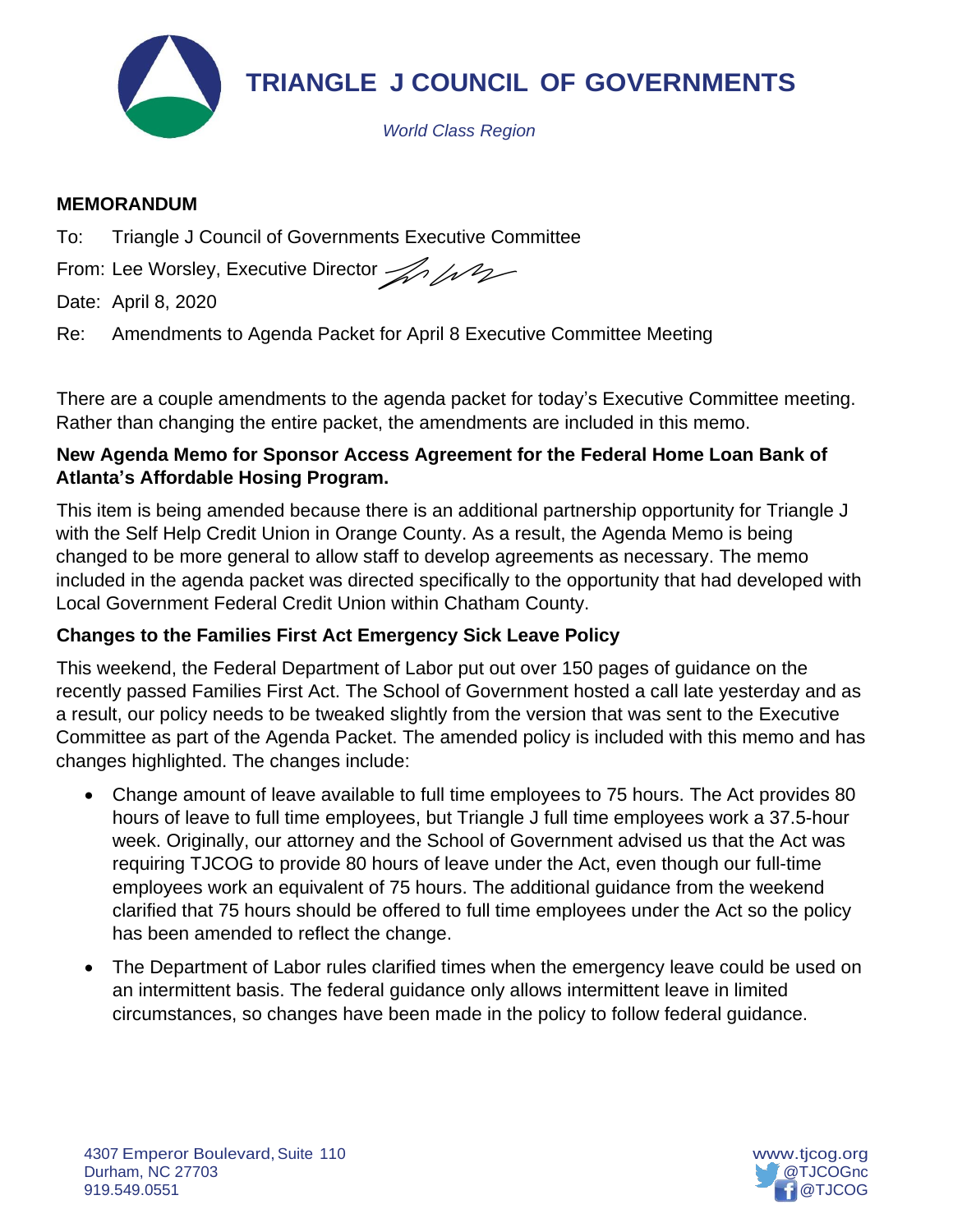# **Triangle J Executive Committee Special Meeting April 8, 2020**

Agenda Section: Business Sponsor Access Agreement for the Federal Home Loan Bank of Atlanta's Affordable Housing Program

**Background:** The Triangle J Affordable Housing staff are interested in applying for funding up to \$500,000 through the Federal Home Loan Bank (FHLB) of Atlanta's Affordable Housing Program (AHP) for home repair in areas not currently well-served by other home repair funding sources. Proposed projects would focus on significant repairs and rehabilitation for homes within Region J counties. Triangle J COG would partner with Rebuilding Together of the Triangle as rehabilitation specialist, who will oversee the repair work on the homes. Triangle J COG and Rebuilding Together of the Triangle would partner with a bank or credit union that is a member of FHLB in order to submit an application. Triangle J COG is interested in submitting an application during the 2020 application cycle, but may also pursue applications in future funding cycles. This is an exciting opportunity to bring additional funding into the region to improve housing quality for low-income homeowners.

The FHLB AHP online application period for 2020 opened on February  $2<sup>nd</sup>$ , and the original application deadline was April 2nd. However, due to the COVID-19 emergency, FHLB has extended the application deadline to June 1<sup>st</sup>. In order to receive access to the portal to begin an application, the attached Sponsor Access Agreement must be approved by the Board of Delegates' Executive Committee. At this time, due to concerns regarding meeting in person, FHLB has waived the requirement for the Sponsor Access Agreement to have wet signatures. They are currently accepting Sponsor Access Agreements with esignatures. However, once the COVID-19 situation abates, FHLB requires that Triangle J COG submit the Sponsor Access Agreement with wet signatures. Once access is granted, we will be able to apply for funding in future years as well as the current funding cycle.

**Recommendation(s):** It is the recommended that the Executive Committee review and approve the attached Sponsor Access Agreement with the Federal Home Loan Bank of Atlanta.

**Staff Responsible:** Erika Brown, Senior Planner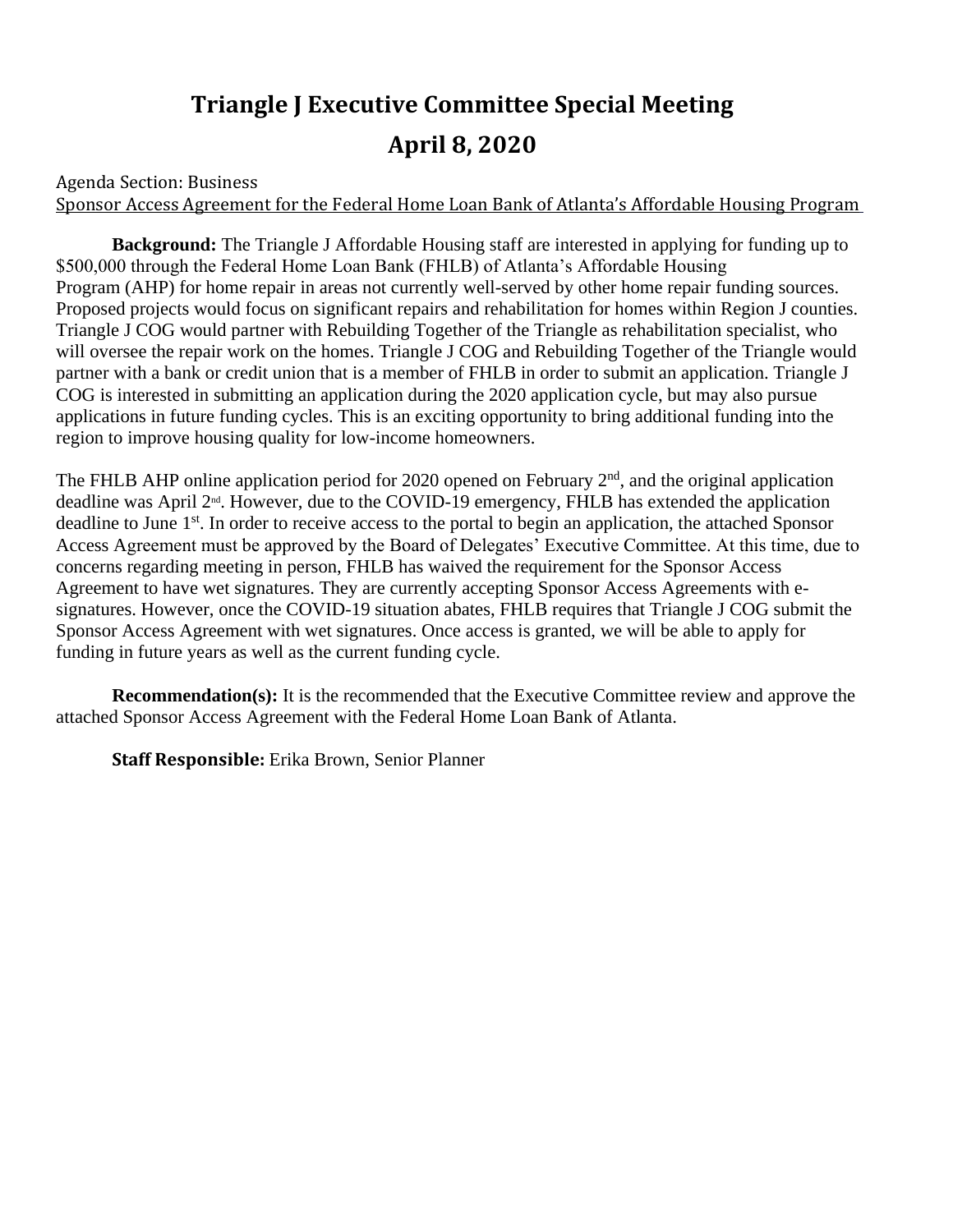## **FAMILIES FIRST COVID-19 CORONAVIRUS RESPONSE ACT: EMERGENCY PAID SICK LEAVE POLICY**

## **Effective April 1, 2020**

### **Eligibility**

All TJCOG employees, full-time and part-time, are eligible for emergency paid sick leave. Employees are eligible for emergency paid sick leave as soon as they need it.

#### **Reason for Leave**

You may take emergency paid sick leave if you are unable to work (or telework) because:

- 1. The employee is subject to a federal, state or local quarantine or isolation order related to COVID-19;
- 2. The employee has been advised by their healthcare provider to self-quarantine because they are infected with or have been exposed to COVID-19 or because they are at high risk of complications from COVID-19;
- 3. The employee is showing symptoms of COVID-19 and is seeking but has not yet received a medical diagnosis;
- 4. The employee is caring for someone subject to a federal, state or local quarantine or isolation order related to COVID-19 or who has been advised by their healthcare provider to self-quarantine for COVID-19 related reasons; or
- 5. The employee is caring for his or her son or daughter because the child's school or childcare facility has been closed or the childcare provider is no longer available because of a COVID-19 related reason.

#### **Duration/Compensation**

Full-time employees are entitled to a maximum of 8075 hours of paid sick leave.

Part-time employees are entitled to paid sick leave in an amount equal to the average number of hours that they work over a two-week period. The Human Resources Officer will notify each part time employee of the amount of hours they are entitled to.

Emergency paid sick leave time can be used intermittently for reasons 1-4 if the employee is teleworking. If the employee is reporting to the office, the employee must take leave in consecutive days for reasons 1-4. If an employee is using emergency paid sick leave for reason 5, leave can be used intermittently.

Employees needing sick leave for reasons 1, 2 and 3 are entitled to the full amount of an employee's regular hourly rate, up to the maximum, as calculated below. Employees needing sick leave for reasons 4 and 5 are only entitled to two-thirds of the employee's regular hourly rate, up to the maximum, as calculated below.

TJCOG is only responsible to pay \$511 per day (\$5,110 in total) where leave is taken for reasons 1, 2, and 3 described above (generally, an employee's own illness or quarantine); and \$200 per day (\$2,000 in total) where leave is taken for reasons 4 or 5 (care for others or school closures).

#### **Leave Rules**

You may elect to use emergency paid sick leave before using any accrued paid leave.

If an employee has a serious health condition or is caring for an immediate family member with a serious health condition, the emergency paid sick leave will count against the employee's Family and Medical Leave time in accordance to TJCOG's Personnel Policy, Article VII, Section 6.